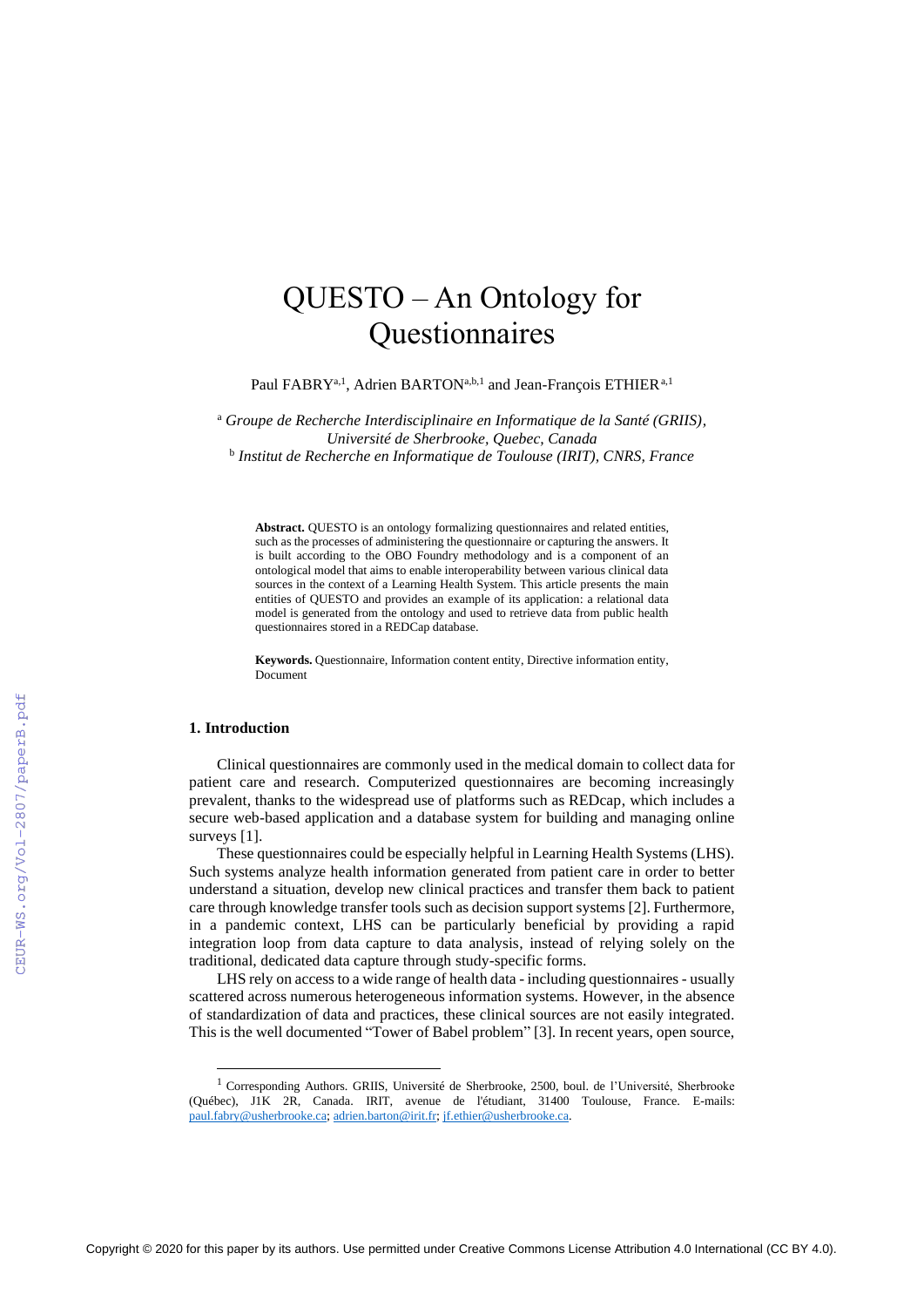applied ontologies have emerged as a reliable solution to this problem. Applied ontologies can support a common, source-independent representation of clinical information in order to allow interoperability between various sources and contexts (care delivery, research…) instead of data models developed for more context specific operations [4].

As part of the ontology-based Learning platform in health research and social services PARS3 ("Plateforme apprenante en recherche en santé et en services sociaux" <https://griis.ca/en/solutions/pars3> ), we have developed ontologies for domains like drug prescriptions (PDRO [5,6]) and laboratory test prescriptions and reporting documents (LABO [7]). These ontologies are being used to generate a relational database structure [8]. This structure is then mapped to databases from various healthcare institutions, in order to support a system of data mediation (following the methodology used in the TRANSFoRm project [9]). Of note, this relational structure is not context-specific: it is derived semi-automatically from the source ontology.

While these ontologies enable access to data stored in clinical systems like electronic medical records, we did not have the ontological blocks to represent questionnaires like those handled by REDCap. There are already associations between semantic resources and REDcap databases (see for example [10]). REDcap's online survey creation tool makes it possible to choose terms from a biomedical semantic repository to fill in a text field. In addition, The Center for Expanded Data Annotation and Retrieval (CEDAR) [11] proposes tools for authoring and distributing standardized metadata about questionnaires and surveys. However, our primarily need here is not to capture the semantics of a questionnaire from a particular domain (diabetes or cardiovascular disease for example, or even the whole clinical domain) but rather to describe questionnaires and related entities themselves.

This paper presents the creation of an ontology for representing questionnaire: QUESTO. Our ontology has been inspired by a previous work from Bona et al. about an ontology of patient questionnaires [12], and our goal is to expand this work by proposing a representation of questionnaires independently of their domain, as well as the processes associated with the administration of questionnaires. Our area of interest is health data, and we will describe here an application of this ontology as part of a LHS to access public health questionnaire data contained in a REDcap database system.

# **2. Methods**

Like our prior ontologies PDRO and LABO, QUESTO has been developed in accordance to the OBO foundry methodology [13]. Firstly, following a realist approach, QUESTO is built upon the Basic Formal Ontology (BFO) [3]. Secondly, in order to maintain compatibility between OBO ontologies, it re-uses classes and object properties from other ontologies as much as possible. To this end, QUESTO is based on the Information Artifact Ontology (IAO) [14] and represents informational entities pertaining to clinical questionnaire as subclasses of IAO:*Information content entity*  ("ICE"). Thirdly, Aristotelian definitions are provided for the newly created classes. The ontology can be found at the following address:<https://github.com/OpenLHS/QUESTO>

The ontology was used in the context of a health research introduction course taken by every third-year student of the Faculty of Medicine at the University of Sherbrooke. As part of their training, the students conducted phone interviews, administering a public health questionnaire to selected citizens from the region about their lifestyle and health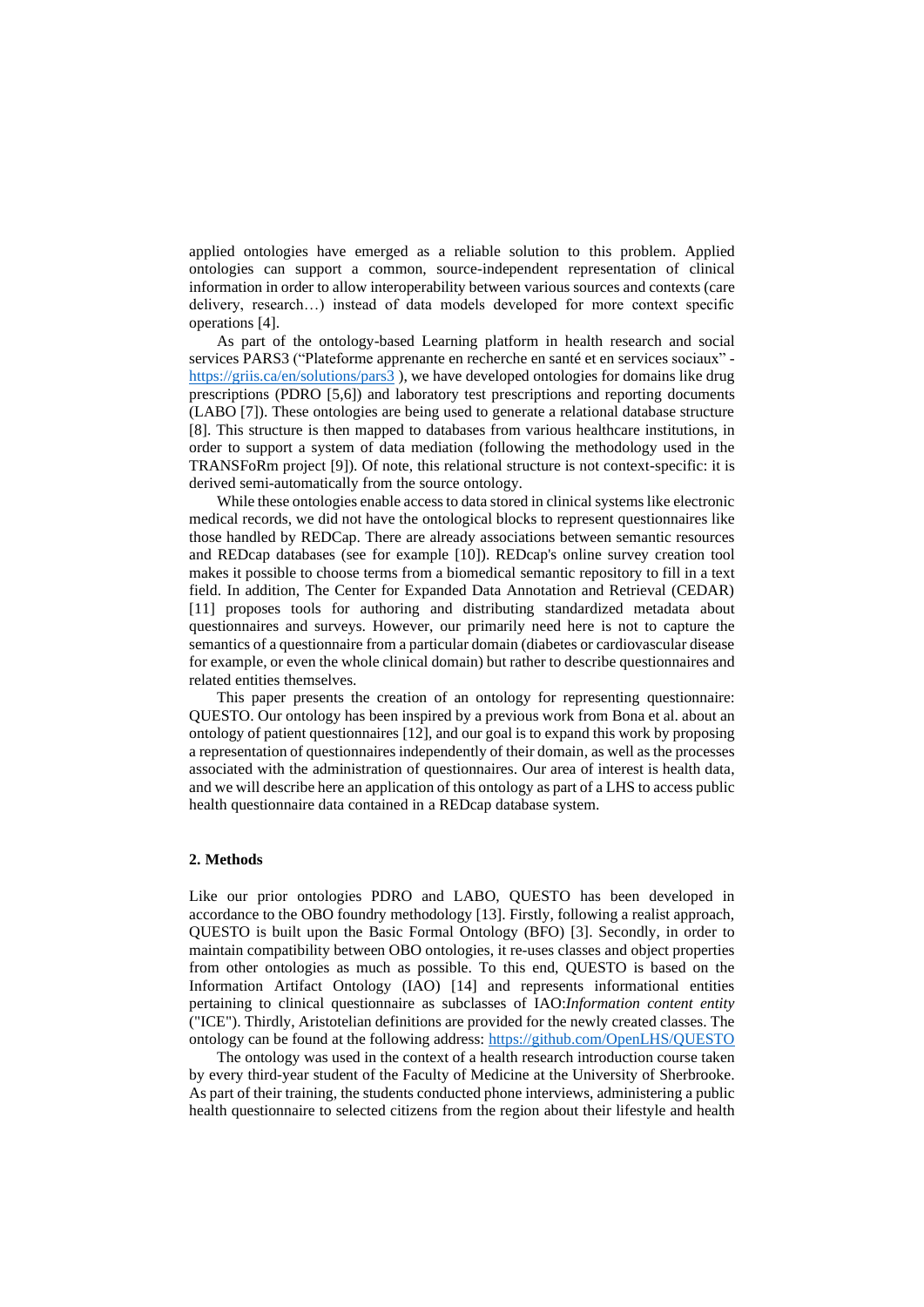needs. The information collected from the telephone interviews was captured using a centralized database using REDcap. Each student designed a research question, using two to four variables from those in the questionnaire. A subset of the data fitting these variable choices was then extracted and loaded in a virtual server specific to each student. In order to do so, a relational model has been created from the QUESTO ontology [8] and mapped to the questionnaire database model from the REDcap application.

# **3. Results**

Before specifying the main classes constituting this ontology, it is important to define what a questionnaire is, detail its different constitutive parts, and describe the form answering process, i.e. the list of subsequent steps that will lead to the recording of the answers of an individual to a questionnaire.

# *3.1. Form and Questionnaire Definitions*

The Merriam-Webster dictionary defines a form as "a printed or typed document with blank spaces for insertion of required or requested information" [15]. However, a questionnaire is defined more specifically as "a set of questions for obtaining statistically useful or personal information from individuals" [16]. This definition implies several features: 1) the participation of an individual person as a respondent to the questions, 2) the usefulness of collected answers for statistical analysis and 3) no intrinsic distinction between paper or electronic versions of questionnaires.

The Ontology of Biomedical Investigation (OBI) [17] defines OBI:*Questionnaire* as "A document with a set of printed or written questions with a choice of answers, devised for the purposes of a survey or statistical study." However, a "printed or written question" would rather be a concretization of an ICE [14] than an ICE. Moreover, a questionnaire does not necessarily provide a choice of answers to the questions; it can be administered orally; and it may have other purposes than statistical analysis, such as collecting the medical history of a patient in a health care setting.

Therefore, we introduced the classes QUESTO:*Form* and QUESTO:*Questionnaire*, with the latter being a subclass of the former. Both are subclasses of *IAO:Document* that is defined as: "A collection of information content entities intended to be understood together as a whole." We propose the following Aristotelian definitions (we will communicate with the OBI team in order to harmonize them):

- QUESTO:*Form*  $=$   $det$ , "A document that contains a set of questions. It may also contain allowed answers to some of those questions, and specifications about how to record and store the answers."
- QUESTO: Questionnaire  $=$ def. "A form that is intended to be answered by a human respondent."

The mention of an "human respondent" in the definition of QUESTO:*Questionnaire* implies that some forms may not be answered by human. For example, a login form on a web site could be answered automatically by a password manager service.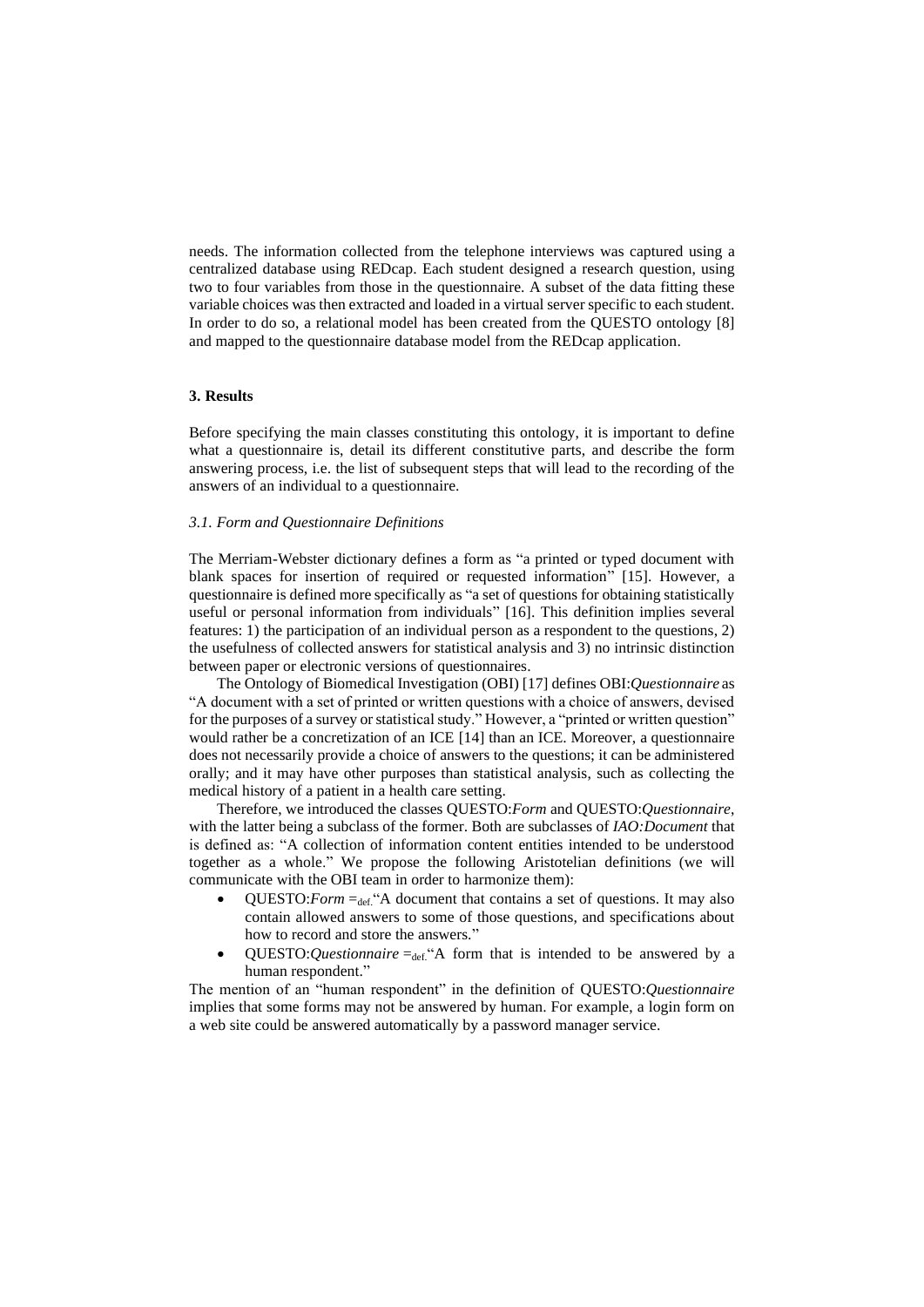### *3.2. Constitutive Parts of a Questionnaire*

A questionnaire not only includes a set of questions with a choice of possible answers in some cases, but also indications on how to ask the question, how to record the answer or what to do if there is no answer. Let's consider the example presented on Figure 1. It consists of two questions in a questionnaire administered in the following way: one person asks the questions directly or by telephone to the respondent and writes down the answers on paper version. The paper questionnaires are then centralized and the answers are entered into a database by a third party. In addition to the questions, the questionnaire therefore includes instructions on how to report them and how to store them in the database.

| Q. 1:                                                                                                                                                                                                                                                                                                                          | What is the postal code of<br>your primary residence? | Q.2:                                                                                   | Do you have a family<br>physician?      |
|--------------------------------------------------------------------------------------------------------------------------------------------------------------------------------------------------------------------------------------------------------------------------------------------------------------------------------|-------------------------------------------------------|----------------------------------------------------------------------------------------|-----------------------------------------|
| <b>Instructions</b>                                                                                                                                                                                                                                                                                                            | (ex: A9A 9A9)                                         | $\Box$ Yes<br>$\Box$ No                                                                | $\Box$ Does not know<br>Does not answer |
| Reporting:<br>Must follow format: letter digit letter space<br>digit letter digit.<br>If the respondent does not know:<br>enter 'A9A 9A9'.<br>If the respondent does not have a Canadian<br>٠<br>postal code enter 'Z9Z 9Z9'.<br>Storing<br>Must follow the format: letter digit letter digit<br>letter digit without a space. |                                                       | Reporting<br>Check the appropriate box.<br>Storing<br>٠<br>Enter the following values: |                                         |

**Figure 1.** Questions about the residence's postal code and the medical follow-up of the respondent. The questions also include instructions on how to report and store the answers.

**Question1** asks for a Canadian postal code associated to the respondent's primary residence and requires that the answer be reported according to the Canadian postal format: "letter digit letter space digit letter digit". Another indication about the required format is given by the presence of underscores in the answer field. In addition, in the absence of an answer by the respondent or if the respondent does not have a primary residence in Canada, the following responses should be reported respectively: 'A9A 9A9' or 'Z9Z 9Z9'. Finally, the answer to be entered in the database should not include the 'space' character.

**Question2** asks whether the respondent is under the care of a family doctor. It provides a choice of answer with boxes to be checked by the person who report the answer. Moreover, a specific content should be entered in the database according to the box checked (ex. '01' for 'yes').

QUESTO introduces classes to represent these components and bind them in a mereological structure in the following class, that we are going to present now: *Question and reporting and storing specification.*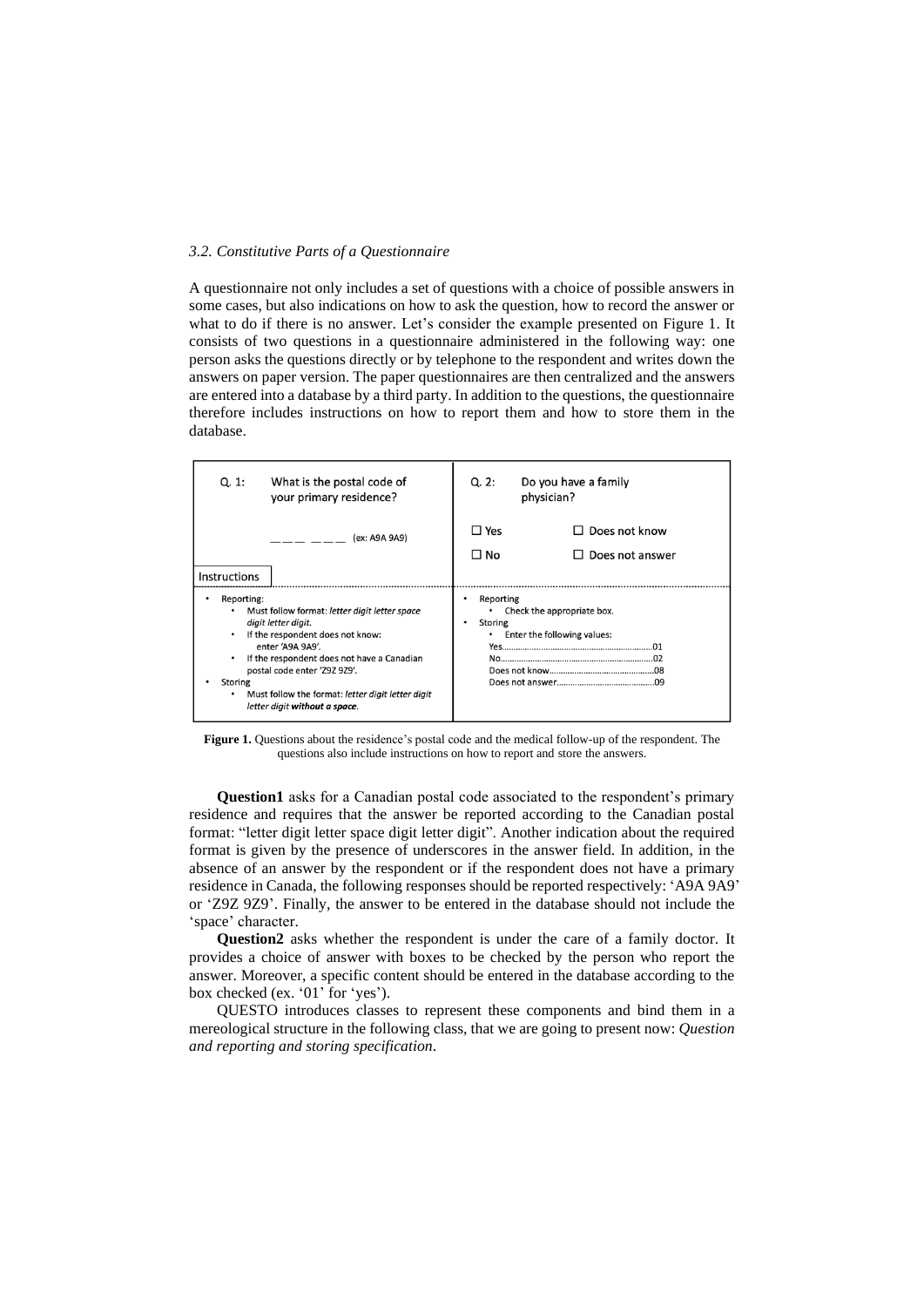#### *3.2.1. Question and Reporting and Storing Specification*

This entity is the cornerstone of our ontology. It includes, for a given question, the question *per se*, possible answers (if any), and all the additional information about how to ask, report and record the answer. Since it directs how to administer a question, we define it as a subclass of *IAO:Directive information entity*:

*Questioning and reporting and storing specification*=def."A directive information entity that provides specifications about how to: 1) ask a question to a respondent; 2) report this answer; 3) store this answer."

A question and reporting storing specification has as parts two other entities: an *Extended question representation*, which specifies the question and the constraints on its possible answers, and an *Answering and reporting and storing item specification*, which specifies constraints on the choice of answers, their reporting and storing.

#### *3.2.2. Extended Question Representation*

This class includes the part of the question that will be directly asked to the respondent, i.e. the question with its possible answers. It is also a subclass of *IAO:Directive information entity*:

*Extended question representation*  $=_{\text{def}}$ . "A directive information entity that specifies a question to be asked to a respondent with possible answers and/or answer format constraints."

An *Extended question representation* has as part a *Restricted question representation*, which is the question itself, e.g.: "Do you have a family physician?" in **Question2**.

*Restricted question representation*  $=_{def}$  "A directive information entity that specifies a question to be asked to a respondent. It does not include the possible answers nor answer format constraints."

**Question2** includes a list of possible answers ('Yes', 'No', 'Does not know' and 'does not answer'), whereas **Question1** merely includes an indication about the expected format. In both cases, these constraints on answers constitute the answer specifications:

*Answer specification*  $=_{def}$  "A directive information entity that specifies constraints on the answer to be given by a respondent to a question."

As highlighted by the previous examples, an *Answer specification* may be a selection of possible answers or an indication of the format allowed for the answer. We accordingly introduce *Answer content specification* (*e.g.* 'Yes' in **Question2**) and *Answer format specification* (*e.g.* '\_ \_ \_ \_ \_ \_' in **Question1**), subclasses of *Answer characteristic specification.* Note that only possible answers by the respondent are taken into account here. Thus, for **Question2**, '01', '02', '08' and '09' are not part of the *Answer specification* (See section 3.2.3).

For a specific answer, we consider all possible answer specifications as being a part of an *Answer item specification*:

*Answer item specification* =def. "An answer specification that is composed of all answer characteristic specifications that constraint a specific answer that can be given by a respondent to a question."

Moreover, all the answer item specifications of a question are regrouped in an *Answer item group specification*.

*Answer item group specification* =def. "An answer specification that is composed of all possible answer item specifications constraining a possible answer by a respondent to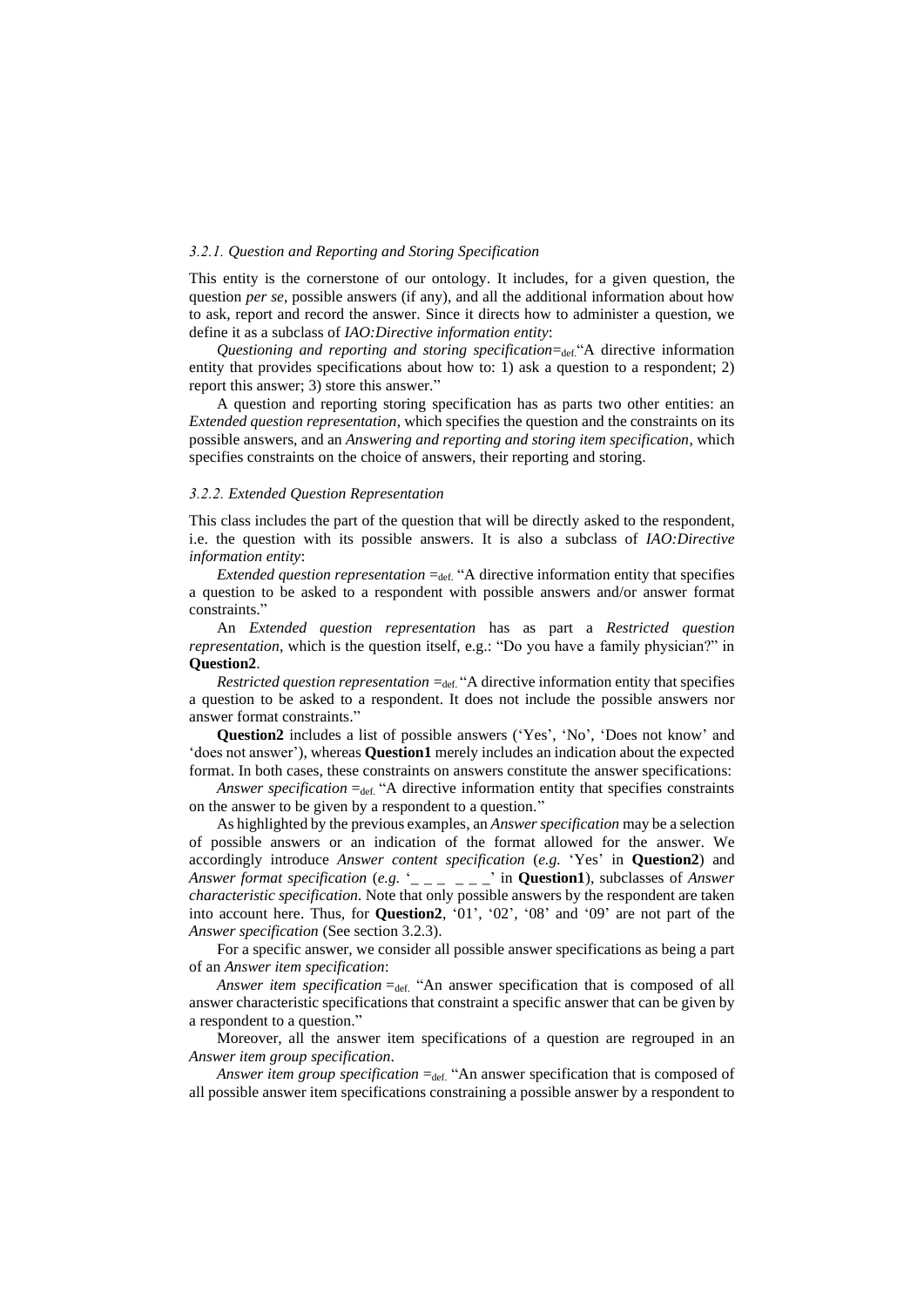a question." The *Answer item group specification* for **Question2** includes the following four *Answer content specifications*: 'Yes', 'No', 'Does not know' and 'Does not answer'.

#### *3.2.3. Answering-Reporting-Storing Item Group Specification*

While the *Extended question representation* specifies the constraints on how to ask a question, the *Answering-reporting-storing (ARS) item group specification* specifies how to record and store the answers*.* It is defined as follows: "A directive information entity that is, for a given question, the composition of all its answer item specifications, as well as its associated answer reporting and storing item specifications, if it has any."

Following the same logic as *Answer item group specification*, an A*RS item group specification* is composed of one or several *ARS item specifications*.

For example, the *ARS item group specification* related to **Question2** includes the following four *ARS item specifications* 'Yes … 01', 'No … 02', 'Does not know … 08' and 'Does not answer … 09'. We consider the group specification as a collection of items, and therefore use the mereological property RO:**has member** to link them*.*

*ARS item specification* is defined as follows: "A directive information entity that specifies constraints pertaining to an answer item specification, as well as its associated answer reporting and storing item specification if it has any."

In addition to the constraints at the answer level, already specified in the *Answer item specification*, we introduce two other levels of constraints that occur when recording the response and storing it. Both are represented by the corresponding specifications for reporting or storing an answer:

- Answer reporting item specification =def. "An answer reporting specification that is composed of all answer reporting characteristic specifications that constraint the reporting of a specific answer that can be given by a respondent to a question." In **Question2**, 'Check the appropriate box' is an *Answer reporting item specification* that specifies to report the answer by checking the box corresponding to the answer given by the respondent.
- Answer storing item specification =def. "An answer storing specification that is composed of all answer storing characteristic specifications that constraint the storing of a specific answer that can be given by a respondent to a question." In **Question2**, 'Yes … 01' is an *Answer storing item specification* that specifies to store the content '01' when the answer to the question is 'Yes'.

Here again, all the reporting and storing item specifications of a question are regrouped in the subsequent *Answer reporting item group specification* and *Answer storing item group specification.* Thus, the *answer reporting item group specification* for **Question1** includes the following *answer reporting item specifications*:

- The *answer reporting format specification*: 'letter digit letter space digit letter digit';
- The *answer reporting content specifications*: 'A9A 9A9' and 'Z9Z 9Z9' (in case the answer is respectively 'Does not know' or 'Does not have a primary residence in Canada').

Additionally, the *answer storing item group specification* for **Question1** includes the following *answer storing item specification*:

• The *answer storing format specification*: 'letter digit letter digit letter digit without a space' (which directs *e.g.* the process that takes as input the reported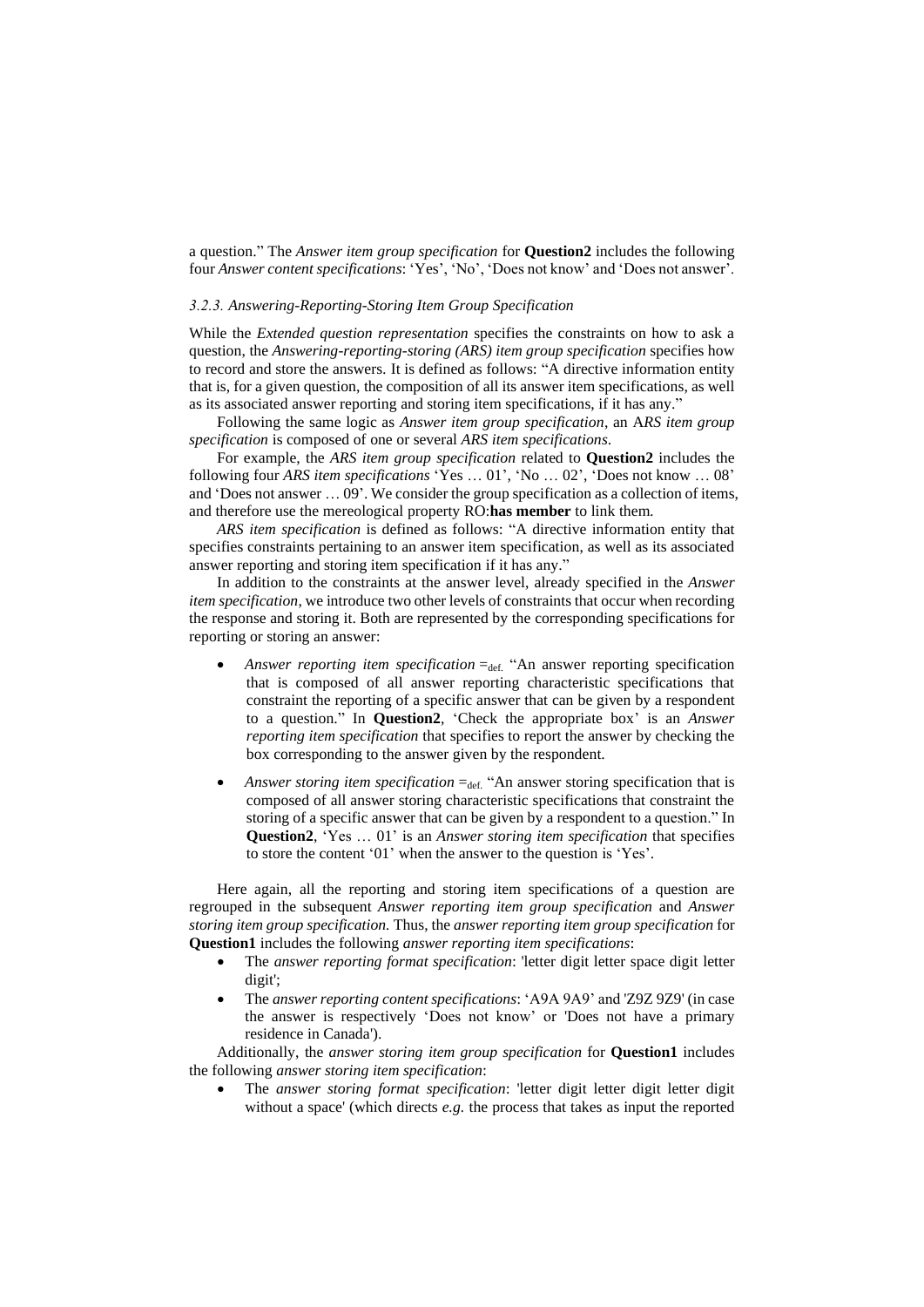answer 'A9A 9A9' and gives as output the stored answer 'A9A9A9', and is motivated by the fact that a space is not pertinent when storing the content).

# *3.3. The Questionnaire Answering Process*

This process is illustrated in Figure 2 and will be detailed below.



**Figure 2.** Entities related to questionnaire answering

The process of answering a questionnaire involves several agents as participants. The central agent is the respondent, i.e. the person to whom the questions are asked. The respondent is not necessarily the focus of the questions: he or she may be a third party completing the form for another person who may not be able to answer the questions herself (e.g. a patient in intensive care or a newborn baby), or who is not available to do so at the time (e.g. "what is the nationality of your mother?")

Along with the respondent, one or more other agents may participate in the process by asking him questions, collecting his answers and recording them. These subsequent sub-processes can be carried out by agents that are not necessarily humans. For example, a question can be asked by a person orally interrogating the respondent or transmitted visually or orally to the respondent by a computer. Consequently, one can define classes of various roles and role-bearing agents (merely defined as subclasses of BFO:*Material entity*):

*Questionnaire respondent*  $=_{def.}$  "A material entity that has a questionnaire respondent role."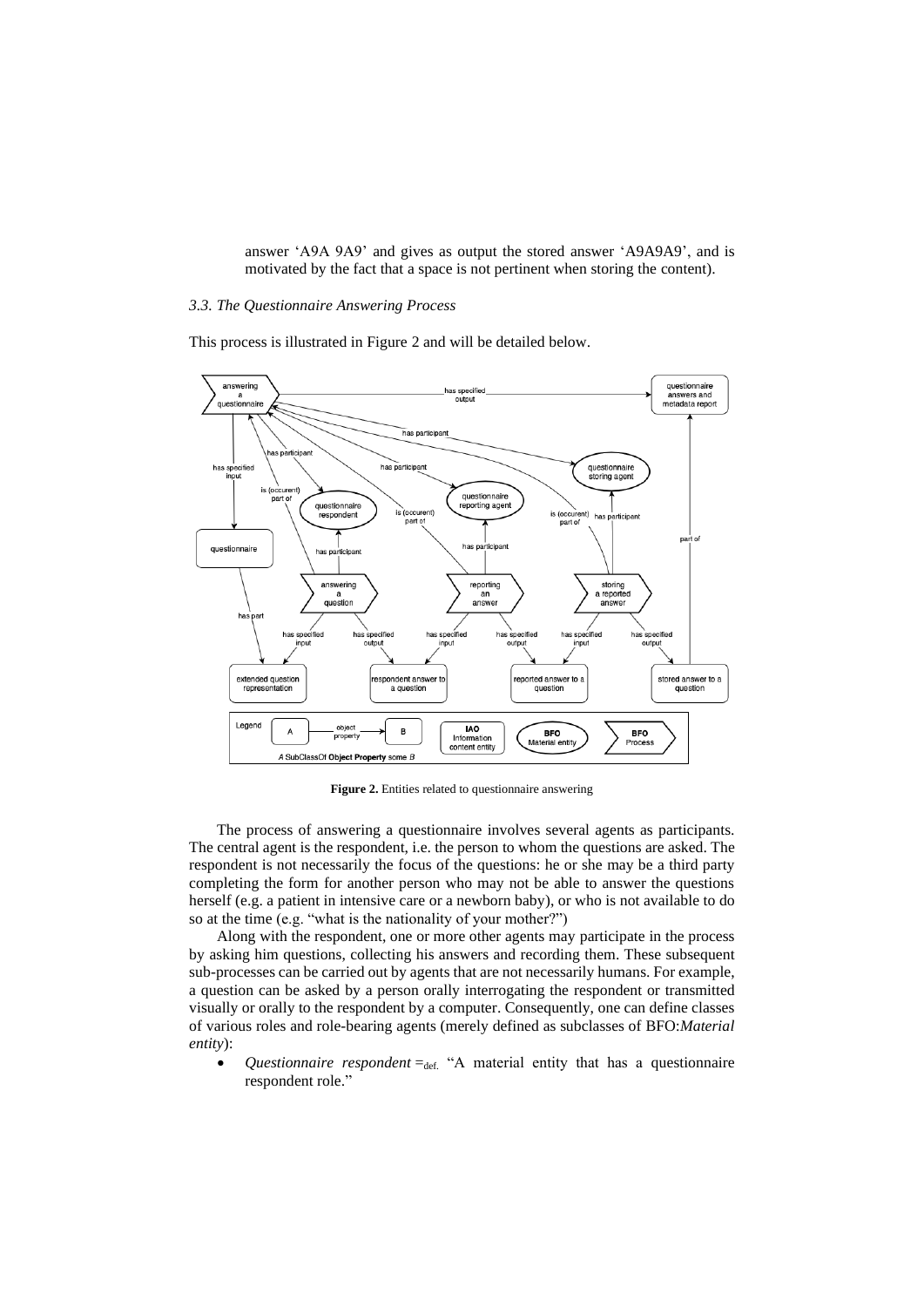- Questionnaire respondent role =def. "A role borne by an agent that is manifested by the agent providing an answer to a question from a questionnaire."
- Questionnaire reporting agent =def. "A material entity that has a role of reporting an answer from a respondent to a question from a questionnaire."
- *Questionnaire reporting agent role*  $=_{def}$  "A role borne by an agent that is manifested by the agent reporting an answer from a respondent to a question from a questionnaire."
- Questionnaire storing agent =def. "A material entity that has a role of storing a reported answer from a respondent to a question from a questionnaire."
- Questionnaire storing agent role =def. "A role borne by an agent that is manifested by the agent storing a reported answer from a respondent to a question from a questionnaire."

Note that the *Questionnaire capturing and reporting agent* may also participate to answering a question, but not in all cases(*e.g.* a mail-in questionnaire). The questionnaire answering process takes as input a questionnaire and produces the following output document that includes the answers to the questions and associated metadata:

Questionnaire answers and metadata report =def. "A document that is comprised of the stored answers to some questions from a questionnaire as well as other data collected during the answering process. It includes information such as identifiers (for the questions, the questionnaire and the respondent) and timestamps."

From the initial questionnaire to the questionnaire answers and metadata report, various informational entities are generated at each key stage of the process: answer given by the respondent, reported answer, and stored answer. Those are captured by the following entities:

- *Respondent answer to a question*=def. "An information content entity that is an answer by a respondent to a question from a questionnaire constrained by the corresponding answer specification (if there is any)." For example, a respondent in a phone survey could answer **Question2** with the following sentence: 'Indeed I have a family physician', but the *Respondent answer to a question* will be: 'Yes'.
- *Reported answer to a question*=def. "An information content entity that is the report of an answer by a respondent to a question from a questionnaire." This capture can be the direct transcription of the answer, or a specific information in the absence of an answer, for example 'A9A 9A9' in **Question1** if the respondent does not answer.
- Stored answer to a question=def. "An information content entity that is the stored representation of an answer to a question from a questionnaire." It can be the transcription of an answer in another format (*e.g.* 'Z9Z9Z9', without space, for 'Z9Z 9Z9' in **Question1**), but it can also the direct replication of the respondent answer and/or the reported answer.

For now, we did not classify those entities under IAO:*Data item*, which is "intended to be a truthful statement about something" [18]. Indeed, this definition needs to be clarified regarding what constitute an entity "intended to be a truthful statement." (if the respondent intentionally lies when answering the question, is his answer "intended to be a truthful statement"? If not, then all respondent answers are not IAO:*Data item*)

Each of these informational entities can be the input and the output of sub-processes of the process *Answering a questionnaire*=def. "A process of a human answering some questions from a questionnaire.", which is the process described above as a whole. It has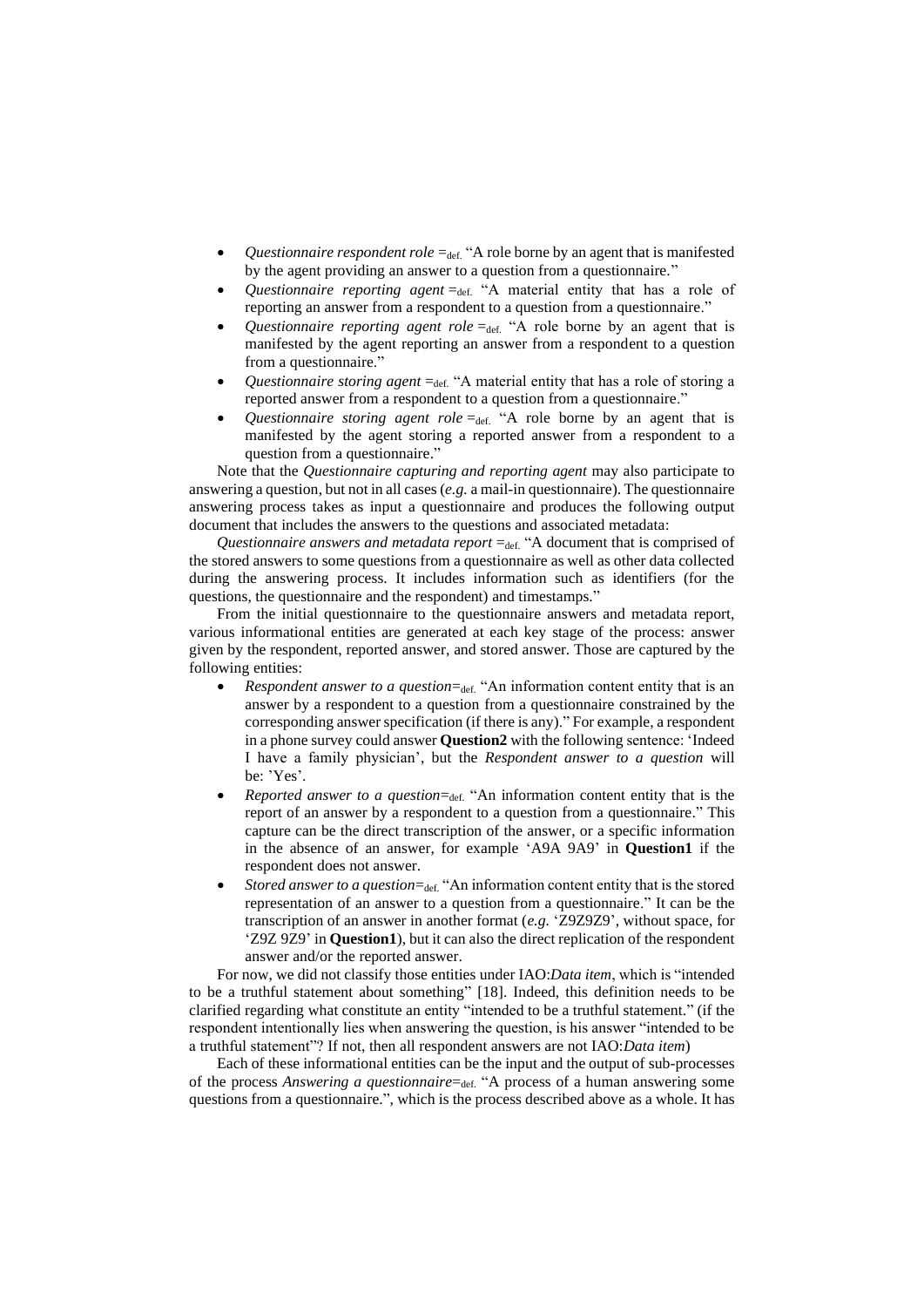a *Questionnaire* as input and a *Questionnaire answers and metadata report* as output. It has as parts several subprocesses, that are also instances of subclasses of BFO:*Process*, as listed below:

- *Answering a question*  $=_{def}$  "A process of a human answering a question from a questionnaire."
- *Reporting an answer* =def. "A process of reporting an answer to a question from a questionnaire."
- *Storing a reported answer* = def. "A process of storing a reported answer to a question from a questionnaire". The output of this process can be a code associated with the given answer, the transcription of the answer in a different format, etc."

Note that these labels are more general than the intended meaning of the classes, as they have been chosen for ease of reading. Input and output relations are formalized with the object properties OBI:**has specified input** and OBI:**has specified output***.*

Main classes of QUESTO are hierarchized in the taxonomy outlined in Figure 3.

# *3.4. Ontology Use*

187 medicine students took the health research introduction course and administered the questionnaire to more than 1,600 local citizens. All data collected were centralized in a database developed with REDCap.

Our ontology was then processed in our PARS3 environment to automatically generate a relational model. This model was then mapped to the relational model of the REDCap database.

Once the mapping was done, we were able to automatically generate 187 anonymized data subsets from the REDCap database, one for each student, according to the questions they selected. Each extracted dataset was then loaded in separate virtual servers containing the statistical software RStudio (https://rstudio.com). Every student was able to log in only to his or her server, therefore having access only to the data he or she had selected for statistical analysis.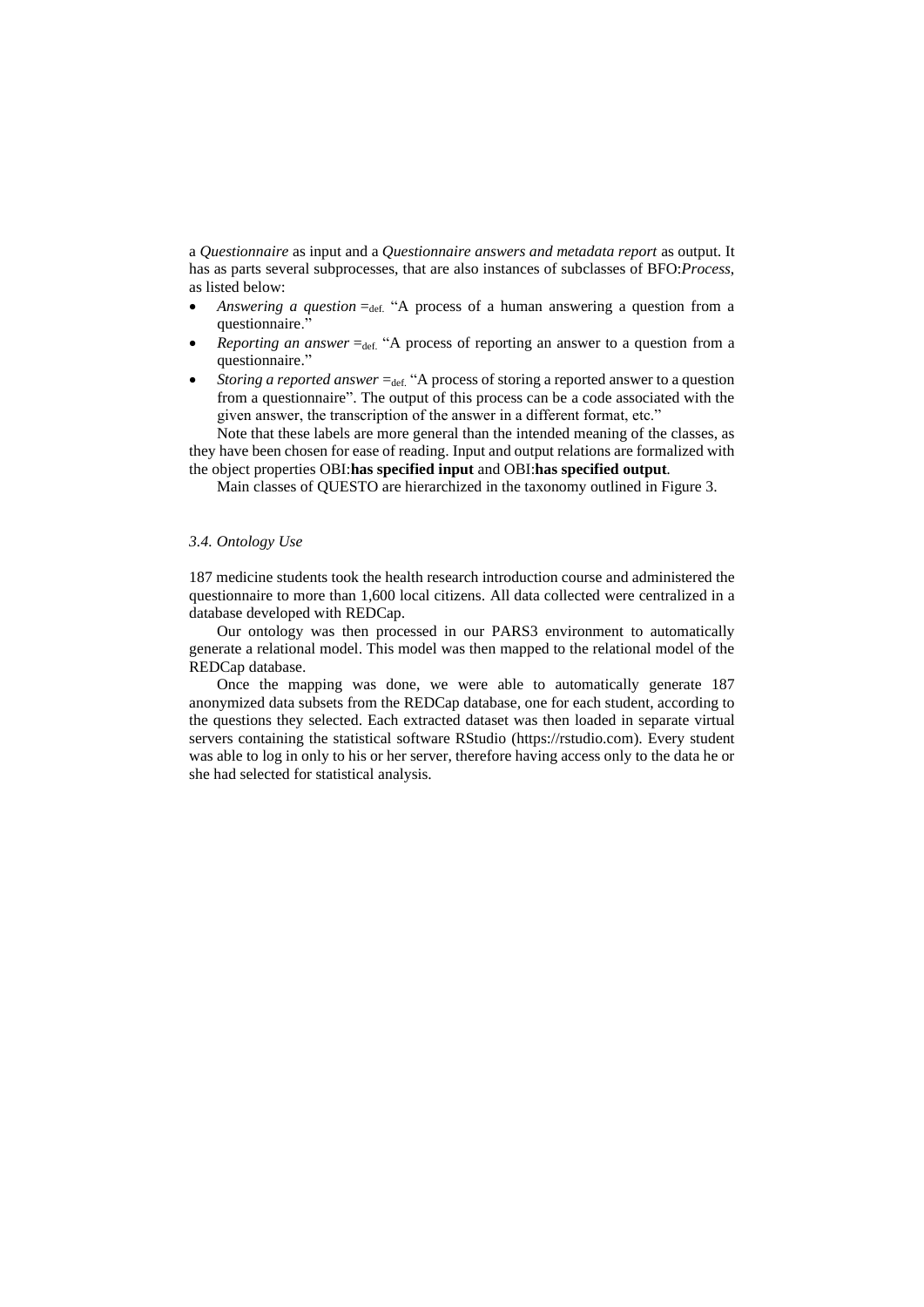*IAO: Information content entity Respondent answer to a question Reported answer to a question Stored answer to a question IAO:Document Form Questionnaire Questionnaire answers and metadata report IAO:Directive information entity Question and reporting and storing specification Extended question representation Restricted question representation Answering-reporting-storing item group specification Answering-reporting-storing item specification Answer specification Answer characteristic specification Answer content specification Answer format specification Answer item specification Answer item group specification Answer reporting specification Answer reporting characteristic specification Answer reporting format specification Answer reporting content specification Answer reporting item specification Answer reporting item group specification Answer storing specification Answer storing characteristic specification Answer storing format specification Answer storing content specification Answer storing item specification Answer storing item group specification BFO:Material entity Questionnaire respondent Questionnaire capturing and reporting agent Questionnaire storing agent BFO:Role Questionnaire respondent role Questionnaire capturing and reporting agent role Questionnaire storing agent role BFO:Process Answering a questionnaire Answering a question Reporting an answer to a question Storing a reported answer*

**Figure 3**. Taxonomy of main QUESTO classes

# **4. Discussion and Conclusion**

The QUESTO ontology was created as an expansion to the work of Bona et al. [12] about patient history by providing a more detailed representation of question and answer specifications and related processes.

Along with other ontologies such as PDRO and LABO, QUESTO takes part in an ontological model to enable interoperability between various clinical data sources in a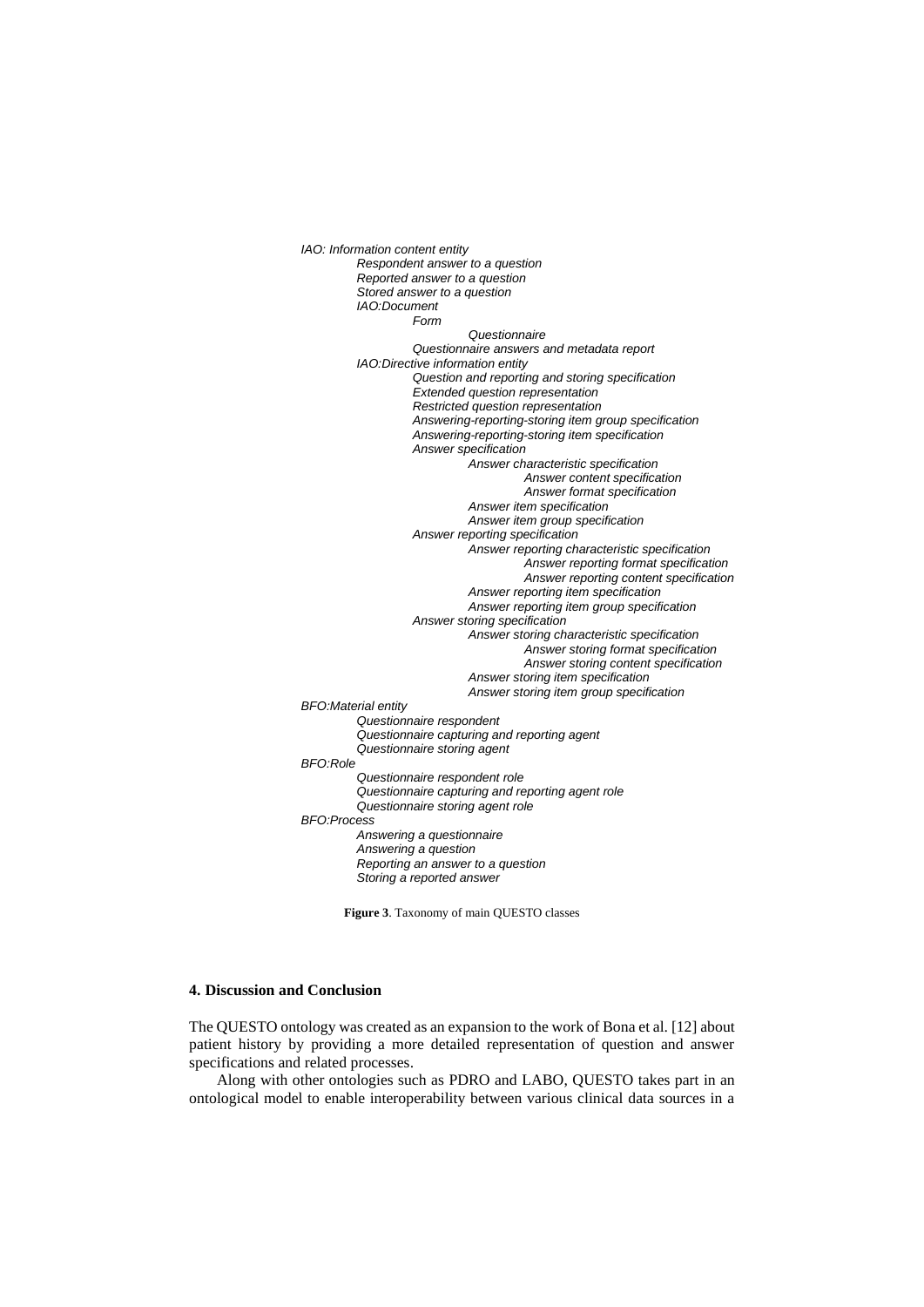context of learning health system. QUESTO allows the creation of queries that are not directly related to a specific database schema. Its practical application for collecting data from a clinical questionnaire designed and stored in a REDcap system provided a validation of this model. QUESTO enabled the secure and efficient extraction of data out of a REDCap database to a RStudio environment on a personal virtual server (one per student), thereby ensuring that each student would see only the required information. The queries were expressed in neutral terms using classes mentioned above, and the PARS3 system translated them for local execution on the REDCap database. Returned data was structured according to the QUESTO structure and semantic. This ensures that the enduser (in this case, a medical student) has access to a non-ambiguous semantic for the extracted data without having to rely on contextual knowledge, a priori knowledge of the source system or even plain old guessing. It has proven to be an effective way for students to complete their courses and will be used for future cohort of students.

In addition, given that QUESTO does not include anything specific for the experiment described above, we can anticipate that our model would allow us to capture data from any other REDCap-managed questionnaire or similar systems.

However, while this work focused on the ontological representation of the structure of a questionnaire and associated processes of answering, reporting and storing, future work should investigate the semantic dimension of the questions and answers. As a matter of fact, the current state of QUESTO enabled us to give access to the required information in context of the project previously mentioned, but it implies that the requester knows what questions are of interest. QUESTO allows us to represent the constituent elements of the questions and the processes related to them, but we do not have yet the ability to represent what the questions are about, such as a geographical location in **Question1** or the presence of a family physician in **Question2**. Further work is required to this effect, as many open questions remain regarding aboutness of ICEs [14,19]. The integration of the IAO:**is about** relationship will require to link QUESTO instances to non-informational entities. Doing so would allow us to benefit from the wealth of ontologies in the OBO Foundry, such as characterizing the question "Do you have high blood pressure?" as being about hypertension. In addition, the representation of this aboutness in the ontology, and subsequently in the relational model which results from it, would allow us to make topic-oriented queries across several questionnaires, like identify all questionnaires containing questions about a specific health problem. Nevertheless, compared to a manual process, QUESTO has already proven its value as it stands.

Finally, future work on this ontology of questionnaire will take into account a newly proposed mereology of informational entities in clinical documents [20,21].

# **References**

- [1] Harris PA, Taylor R, Minor BL, Elliott V, Fernandez M, O'Neal L, et al. The REDCap consortium: Building an international community of software platform partners. J Biomed Inform. 2019;95:103208. https://doi.org/10.1016/j.jbi.2019.103208.
- [2] Kaggal VC, Elayavilli RK, Mehrabi S, Pankratz JJ, Sohn S, Wang Y, et al. Toward a Learning Healthcare System – Knowledge Delivery at the Point of Care Empowered by Big Data and NLP. Biomed Inform Insights 2016;8:13–22. https://doi.org/10.4137/BII.S37977.
- [3] Arp R, Smith B, Spear AD. Building Ontologies with Basic Formal Ontology. MIT Press; 2015.
- [4] Ethier J-F, McGilchrist M, Barton A, Cloutier A-M, Curcin V, Delaney BC, et al. The TRANSFoRm project: Experience and lessons learned regarding functional and interoperability requirements to support primary care. Learn Health Syst. 2018;2. https://doi.org/10.1002/lrh2.10037.